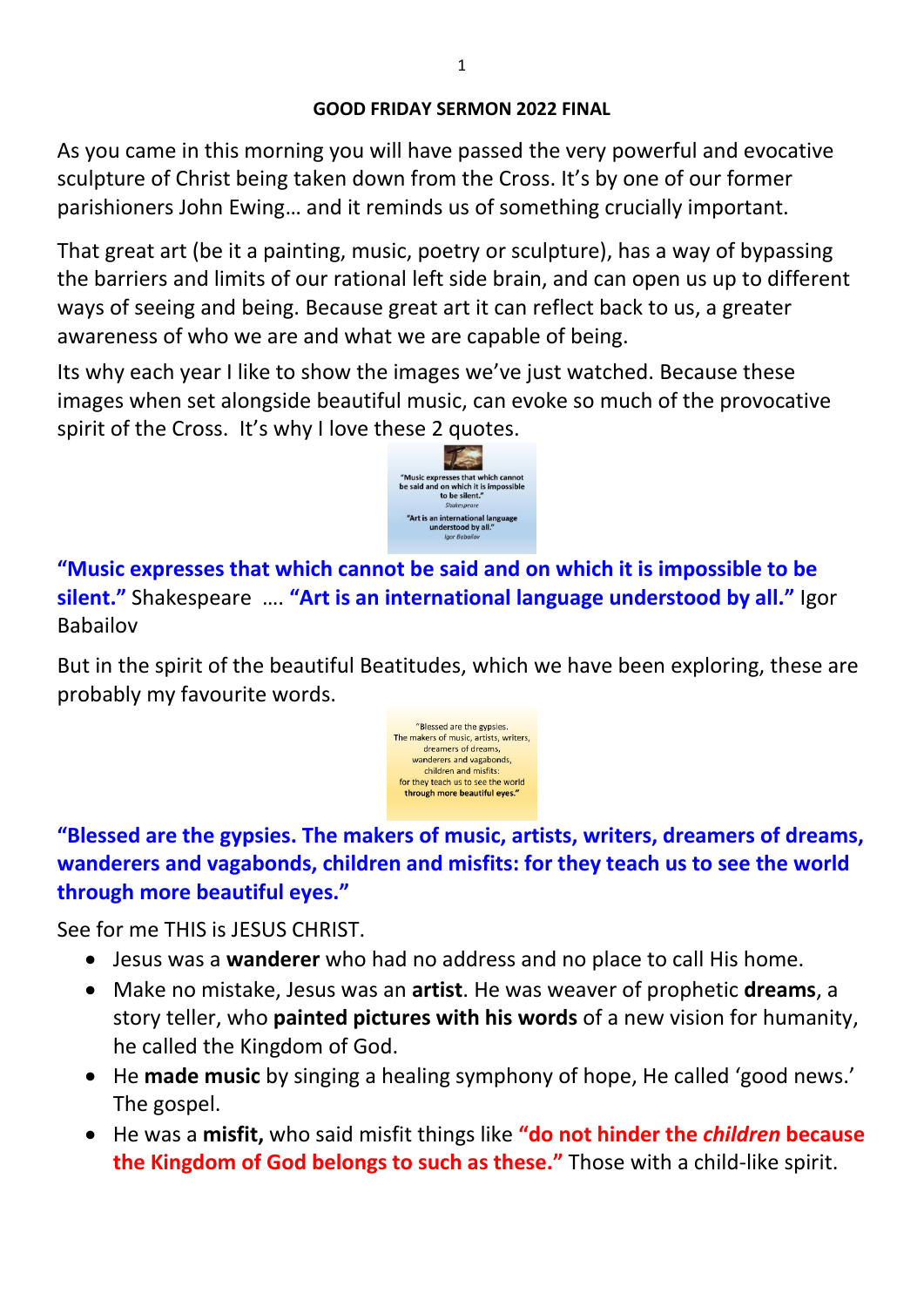**But most of all, most of all, Jesus went round teaching people to see the world through more beautiful eyes.** To see the beauty of mercy, the beauty of forgiveness. Of what it means to be an instrument and a channel of God's peace. The beauty of the Beatitudes.

If someone were to ask me, "how has Jesus Christ, most changed me? I couldn't say it any better than this. Jesus taught me how to see the world **through more beautiful eyes**.

As much as anything else this is how I understand the saving power of the Cross. Salvation means to save and to HEAL. Well, seeing the world through **the more beautiful eyes of Christ** has been a crucial part of my saving and healing. For the here and now and into eternity.



**And herein, is both the power and the paradox of the Cross. Because the Cross reveals both the beauty and the beast of which we are all capable.** 

*EVERYTHING* **in our human condition that is ugly, dark and that diminishes us, is on display at the Cross.** 

- Religious and political subterfuge from corrupt powers. Does it ever goes away?
- Men with so much earthly privilege and power, but so weak in heavenly character.
- People going to ANY lengths to protect their vested self-interest. Producing false witnesses with false information, to make false accusations against an innocent man.
- Jesus' own friends declare their undying loyalty but when the going gets a little too tough, a little too dangerous – self-preservation kicks in and the noble cause gets ditched.
- The baying, bullying mob mentality searching for the scapegoat. Someone to project our hurts and fears upon. And all of us are capable of all of this. I can be both the beauty and the beast in the space of a day. **This is our human sin.**

### **BUT THERE IS ALSO THE REDEEMING BEAUTY OF THE CROSS.**

**Here is a just man, a sinless man, a man who has done no wrong… prepared to die for everything he has taught and lived for in His short life.** 

**Everything that IS true, pure, noble and just.** 

**Everything that has helped us to see through more beautiful eyes.**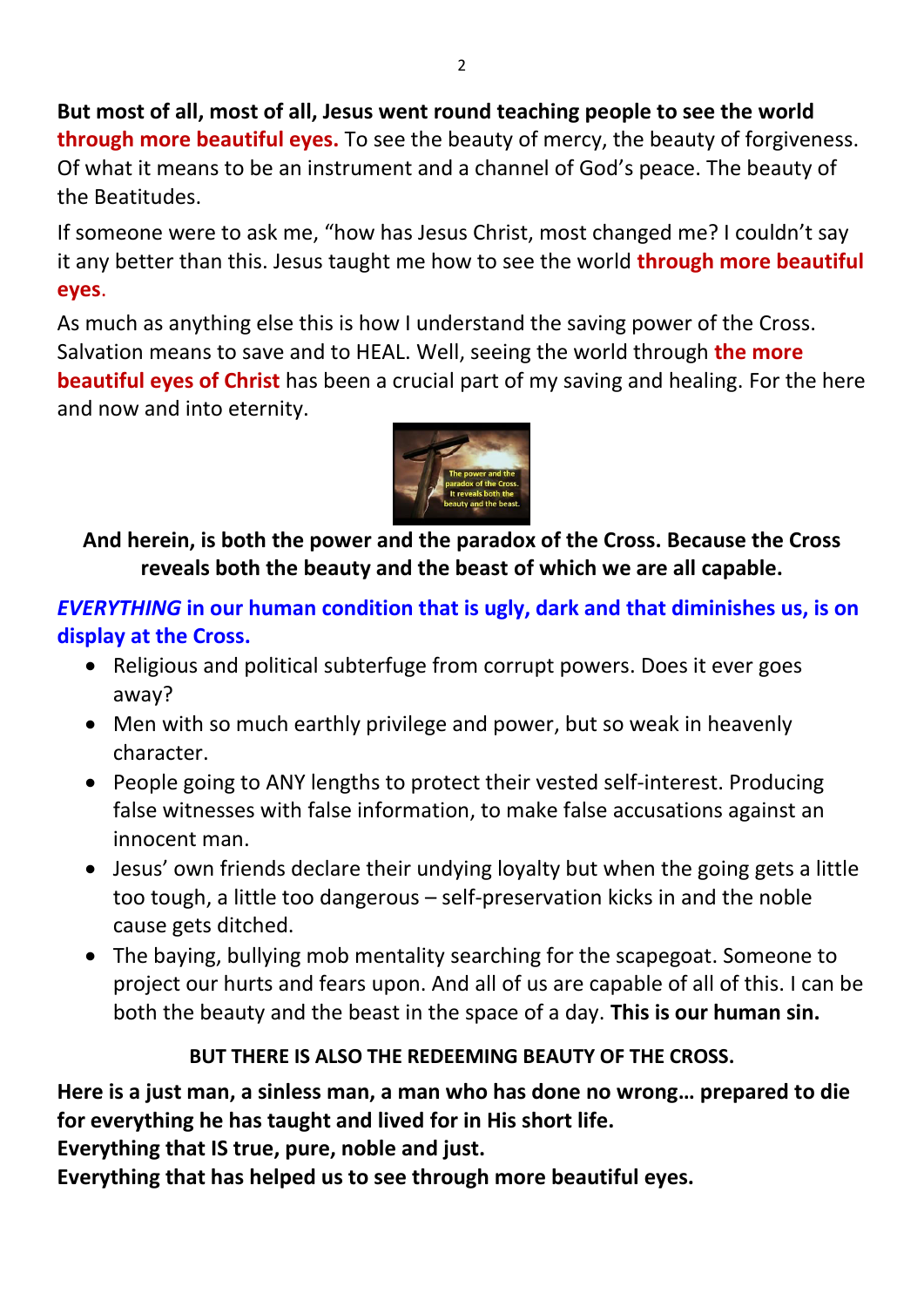# **And Jesus takes this commitment all the way to the Cross. SO how telling, how appropriate, that the Beatitude we arrive at for this Holy Day**

## **is… Blessed are those who are persecuted for doing what is right for theirs is the Kingdom of the heavens.** Christ on the Cross

And what the Cross did at Calvary - what it has continued to do for 2,000 years – and what it still does for you and I today ... is Confront us. Confront us with a choice and a challenge.

> **Do we choose the beauty, or do we choose the beast? And for these times in which we now live, I would suggest, that the choices we choose, are now urgent and critical.**

**Is there anything that this world needs now - more desperately- than to have more people who can see the world through the more beautiful, transformed eyes of Jesus Christ**. Only then can we be the change in ourselves, that we wish to see in the world.

The real gift of this Lent journey for me, is how we've gone much deeper into the beauty of the Beatitudes. And it's taken me to a place of realising something I've never fully connected before.



**That the Cross is the shape of the Beatitudes. Because the Beatitudes are the shape of Christ. And as scripture tells us unequivocally, Christ is the shape of God.** 

**Brian Zahnd captures it like this….** 



**As Jesus dies upon the cross forgiving His enemies, while priests mock, women weep, a thief repents, and a Roman soldier makes a credal confession, all eight blessings of the Beatitudes are played out in dramatic form.** 

**So on this Holy day, let's spend a few moments exploring this.** 

**Blessed are the poor in spirit is Jesus in Gethsemane.** 



**Blessed are those who mourn for they will be comforted**.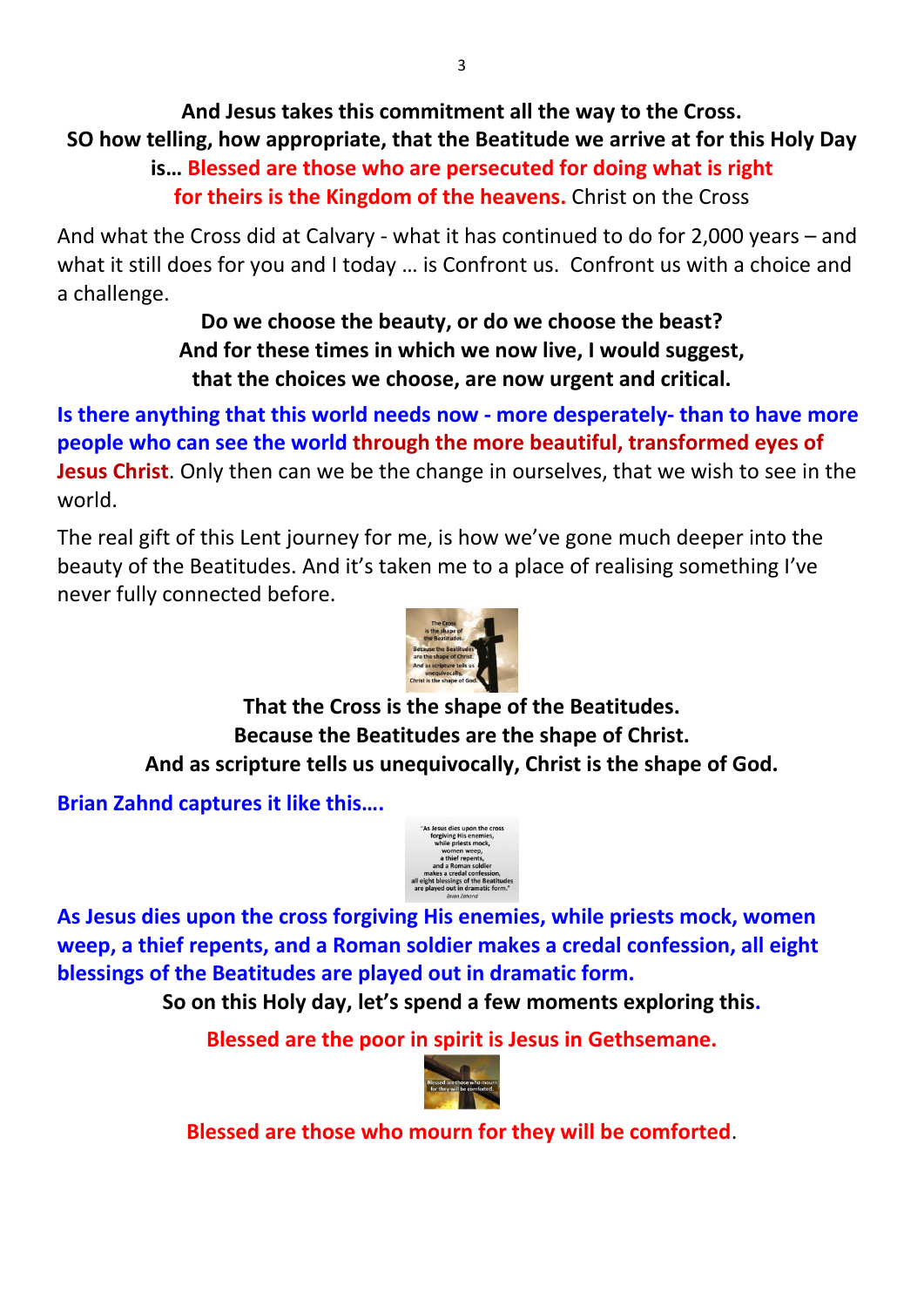**Who do we see mourning at the Cross?** We see the faithful women who have followed Jesus from Galilee**. And who are the first to receive comfort on Easter Morning the first day of the new creation?** It's the very same women. And I really liked the way Liz Fairgray put it in her moving Beatitude reflection… we can all be a ministry of comfort to each other. You and I helping to make Jesus' promise fulfilled.



### **Blessed are the meek for they shall inherit the earth.**

We live in a world, a culture that screams daily, blessed are the powerful and the privileged and Pilate is the epitome of this. Jesus versus Pilate is the shape of power versus the shape of the meek. The servant heart.

### **But which shape inherits the earth?**

How many despots, dictators and power-hungry politicians have we seen come and go? And what do they inherit? Infamy, death and the judgement of God to come.

But how many people (ordinary people) have followed in the gentle, servant-hearted footsteps of Jesus Christ, and in every arena of life, they've planted kingdom seeds… built kingdom legacies, of truth, beauty and goodness for generations to inherit? **And which inheritance lasts into eternity?** 



## **Blessed are those who hunger and thirst for righteousness and justice.**

When Jesus overturns the tables of exploitation and exclusion in the Temple, he overturns any notion that God wants us to be 'nice' and avoid conflict when faced with injustice. **If injustice exists and there's no anger in our hearts, then injustice persists.** Think of our Anglican confession. In good we have done and the good we Have NOT done. Apathy is not the shape of the Cross.



#### **And what about the beauty of mercy?**

Two thieves hang next to Jesus on the cross. One of them sneers at Jesus. **"If you are Christ then save yourself".** The other thief offers words of mercy to Christ. **"We deserve our punishment, but this man has done no wrong. Remember me Jesus when you come into your kingdom."** And what is Jesus' response? **Truly I tell you, today you will be with ME in paradise".** Mercy shown – mercy received.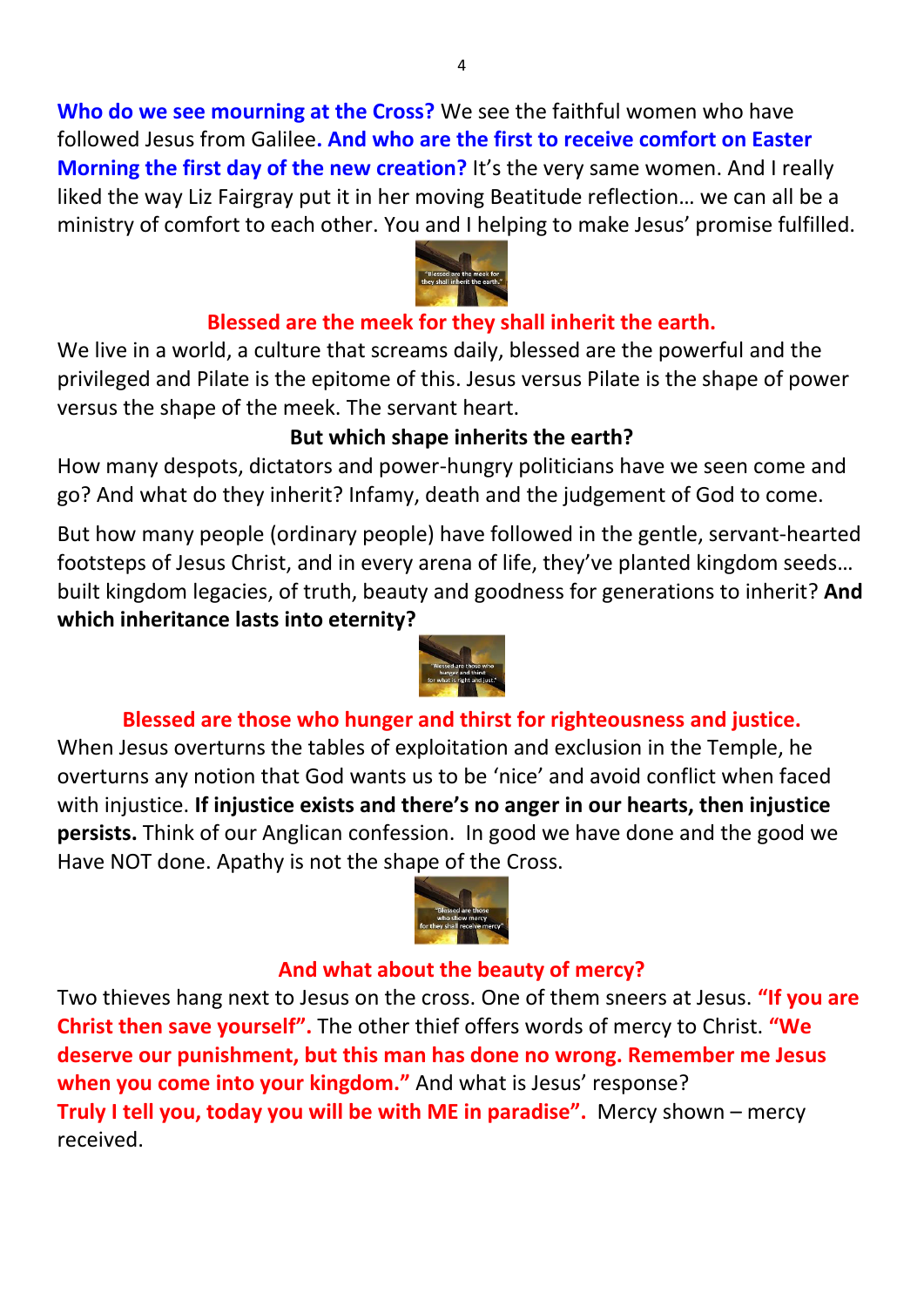

## **Blessed are the pure in heart for they shall see God.**

### **And here's a real challenge from the Cross! Who sees God more clearly at the Cross?**

**I**s it the religious leaders who **claim the authority of God** but are so blinded by their own spiritual pride, they can't see the presence of God right in their very midst? **Or is it the pagan Roman soldier?** A man who made no claims of spiritual insight but who looks at Jesus hanging from the Cross and declares **"truly this man is the Son of God." Who sees the world through the more beautiful eyes?** 



**And ALL of this brings us to what for me, is the most compelling beatitude of them all. In the dark shadow of Ukraine and the spirit of this age, here is challenge from Jesus Christ, that we as a humanity have never managed to grasp.** 

**Here is the starkest of difference between the shape of our ways and God's ways.** 

**And it's caused more destruction and more suffering** 

**than any other of our human SIN. Our propensity for violence.** 

## **When Jesus tells us that it's the peacemakers, the shalom bringers who are on the right road to God… not only does he live this out fully on the Cross, he takes us to a place that not many are prepared to go.**

**L**ook at all the violent provocation that confronts Jesus Christ at the Cross. Surely this justifies some righteousness retaliation. But what does Jesus say to you and me? "My kingdom is not the way of this world. If it were, my servants would **fight** to prevent my arrest." … If I wanted, I could call on my Father for legions of angels" And when he's being arrested in Gethsemane, Jesus says… 2"Peter put your sword away" **And here's the key line… "Because all who draw the sword will die by the sword.**

**Isn't this the challenge of the Cross that humanity has never managed to grasp… That we cannot and we will not, ever defeat the beast by becoming the beast.**

Violence always begets violence. Hatred begets hatred. Division begets division.

**"If revenge is what you are after, start digging two graves. "**

Isn't this why Jesus pleads… **"Father forgive them, for they know not what they do".**

**And the truth of this DAY, is that we should all KNOW this?**